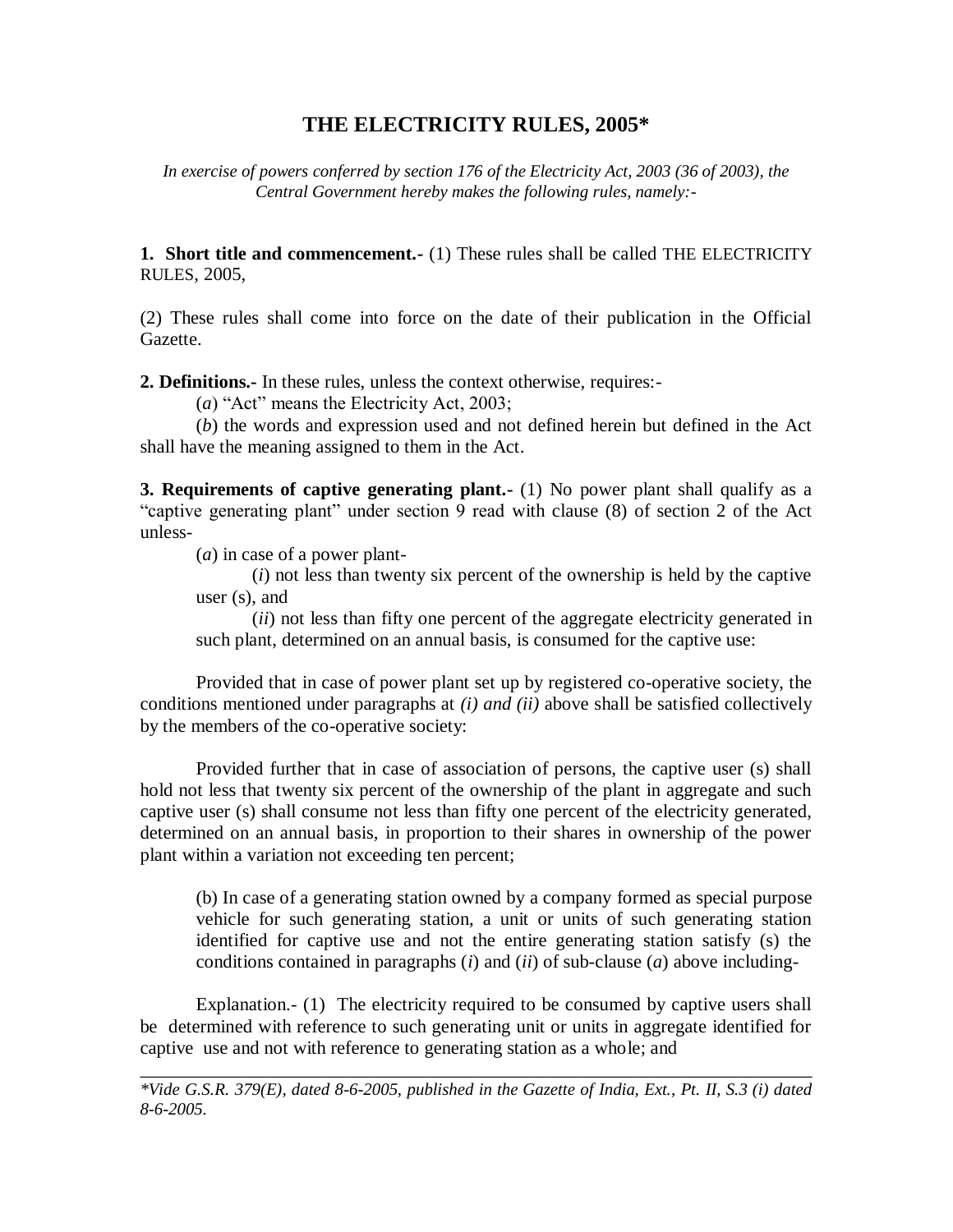(2) the equity shares to be held by the captive user(s) in the generating station shall not be less than twenty six percent of the proportionate of the equity of the company related to the generating unit or units identified as the captive generating plant.

*Illustration.-* In a generating station with two units of 50 MW each, namely, Units A and B, one unit of 50 MW, namely, Unit A may be identified as the Captive Generating Plant. The captive users shall hold not less than thirteen percent of the equity shares in the company (being the twenty six percent proportionate to Unit A of 50 MW) and not less than fifty one percent of the electricity generated in Unit A determined on an annual basis is to be consume by the captive users.

(2) It shall be the obligation of the captive users to ensure that the consumption by the captive users at the percentages mentioned in sub-clauses (*a*) and (*b*) of sub-rule (1) above is maintained and in case the minimum percentage of captive use is not complied with in any year, the entire electricity generated shall be treated as if it is a supply of electricity by a generating company.

*Explanation.-* (1) For the purpose of this rule,- (*a*) "annual basis" shall be determined based on a financial year;

(*b*) "captive user" shall mean the end user of the electricity generated in a Captive Generating Plant and the term "captive use" shall be constructed accordingly;

(*c*) "ownership" in relation to a generating station or power plant set up by a company or any other body corporate shall mean the equity share capital with voting rights. In other cases ownership shall mean proprietary interest and control over the generating station or power plant;

(*d*) "Special Purpose Vehicle" shall mean a legal entity owning operating and maintaining a generating station and with no other business or activity to be engaged in by the legal entity.

**4. Distribution system.-** The distribution system of a distribution licensee in terms of sub-section (19) of section 2 of the Act shall also include electric line, sub-station and electrical plant that are primarily maintained for the purpose of distributing electricity in the area of supply of such distribution licensee notwithstanding that such line, sub-station or electrical plant are high pressure cables or overhead lines or associated with such high pressure cables or overhead lines; or used incidentally for the purposes of transmitting electricity for others.

**5**. **Compliance with the directions by transmission Licensee**.- (1) The National Load Despatch Centre, Regional Load Dispatch Centre, as the case may be, or the State Load Despatch Centre, may, under section 26, sub-section (3) of section 28, sub-section (1) of section 29, sub-section (2) of section 32 and sub-section (1) of section 33 read with clause *(b)* of section 40 of the Act, give such directions, as it may consider appropriate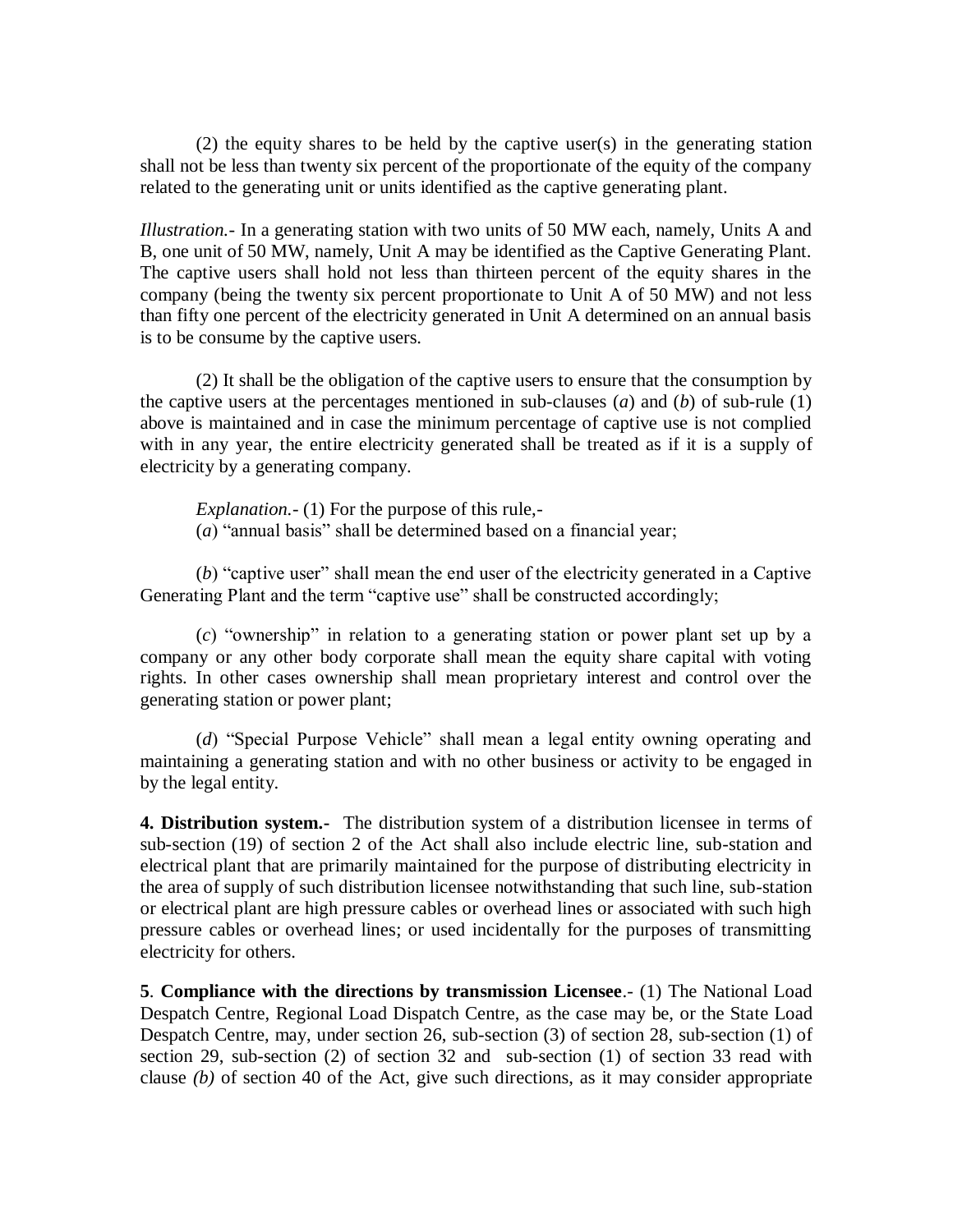for maintaining the availability of the transmission system of a Transmission Licensee and the Transmission Licensee shall duly comply with all such directions.

(2) The Appropriate Commission, on an application filed by the National Load Despatch Centre, the Regional Load Despatch Centre or the State Load Despatch Centre and after hearing the Transmission Licensee, if satisfied that the Transmission Licensee has persistently failed to maintain the availability of the transmission system, may issue such directions to the National Load Despatch Centre, the Regional Load Despatch Centre or the State Load Despatch Centre to take control of the operations of the transmission system of such Transmission Licensee for such period and on such terms, as the Commission may decide.

(3) The direction under sub-rules (1) and (2) above shall be without prejudice to any other action which may be taken against the Transmission Licensee under other provisions of the Act.

**6. The surcharge under section 38.-** The surcharge on transmission charges under section 38, the manner of progressive reduction of such surcharge and the manner of payment and utilization of such surcharge to be specified by the Central Commission under sub-clause *(ii)* of clause *(d)* of sub-section (2) of section 38 shall be in accordance with surcharge on the charges for wheeling, the manner of progressive reduction of such surcharge and the manner of payment and utilization of such surcharge as may be specified by the Appropriate Commission of the State in which the consumer is located under sub-section (2) of section 42 of the Act.

**7.** Consumer Redressal Forum and Ombudsman. <sup>1</sup>[(1) the distribution licensee shall established a Forum for Redressal of Grievances of Consumers under sub-section (5) of section 42 which shall consist of officers of the licensee. The Appropriate Commission shall nominate one independent member who is familiar with the consumer affairs:

Provided that the manner of appointment and the qualification and experience of the persons to be appointed as member of the Forum and the procedure of dealing with the grievances of the consumers by the Forum and other similar matters would be as per the guidelines specified by the State Commission.]

(2) The Ombudsman to be appointed or designated by the State Commission under sub-section (6) of section 42 of the Act shall be such person as the State Commission may be decided from time to time.

(3) The Ombudsman shall consider the representations of the consumers consistent with the provisions of the Act, the Rules and Regulations made hereunder or general orders or directions given by Appropriate Government or the Appropriate Commission in this regard before settling their grievances.

(4) *(a)* The Ombudsman shall prepare a report on a six monthly basis giving details of the nature of the grievance of the consumer dealt by the ombudsman, the response of the Licensees in the redressal of the grievances and the opinion of the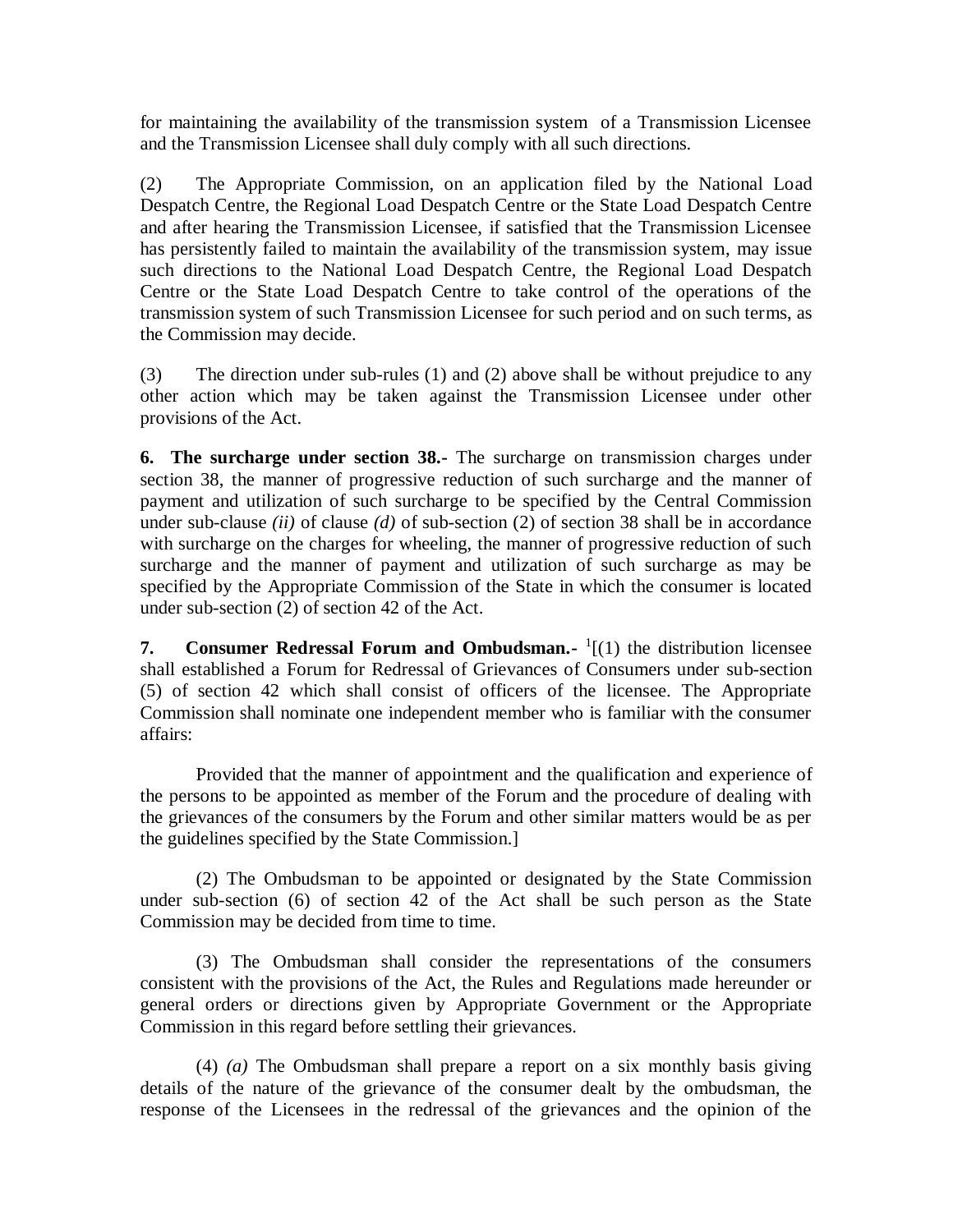Ombudsman on the licensee's compliance of the standards of performance as specified by the Commission under section 57 of the Act during the preceding six months.

*(b)* The report under sub-clause (a) above shall be forwarded to the State Commission and the State Government within 45 days after the end of the relevant period of six months.

**8. Tariffs of generating companies under section. 79.-** The tariff determined by the Central Commission for generating companies under clause *(a)* or *(b)* of sub-section (1) of section 79 of the Act shall not be subject to re-determination by the State Commission in exercise of functions under clauses *(a)* or *(b)* of sub-section (1) of section 86 of the Act and subject to the above the State Commission may determine whether a Distribution Licensee in the State should enter into Power Purchase Agreement or procurement process with such generating companies based on the tariff determined by the Central Commission.

**9**. **Inter state trading licence.-** A licence issued by the Central Commission under section 14 read with clause *(e)* of sub-section (1) of section 79 of the Act to an electricity trader for Inter-State Operations shall also entitle such electricity trader to undertake purchase of electricity from a seller in a State and resell such electricity to a buyer in the same State, without the need to take a separate licence for intra-State trading from the State Commission of such State.

**10. Appeal to the Appellate Tribunal.-** In terms of sub-section (2) of section 111 of the Act, the Appeal against the orders passed by the adjudicating officer or the appropriate commission after the coming into force of the Act may be filed within forty – five days from the date, as notified by the Central Government, on which the Appellate comes into operation.

**11. Jurisdiction of the courts** – The Jurisdiction of Courts other than the special Courts shall not be barred under sub-section (1) of section 154 till such time the special Court is constituted under sub-section (1) of section 153 of the Act.

**12. Cognizance of the offence.** (1) The police shall take cognizance of the offence punishable under the Act on a complaint in writing made to the police by the Appropriate Government or the Appropriate Commission or any of their officer authorized by them in this regard or Chief Electrical Inspector or an Electrical Inspector or an authorized officer of Licensee or a Generating Company, as the case may be.

(2) The police shall investigate the complaint in accordance with the general law applicable to the investigation of any complaint. For the purposes of investigation of the complaint the police shall have all the powers as available under the Code of Criminal Procedure, 1973 (2 of 1974)

(3) The police shall, after investigation, forward the report alongwith the complaint filed under sub-clause (1) to the Court for trial under the Act.